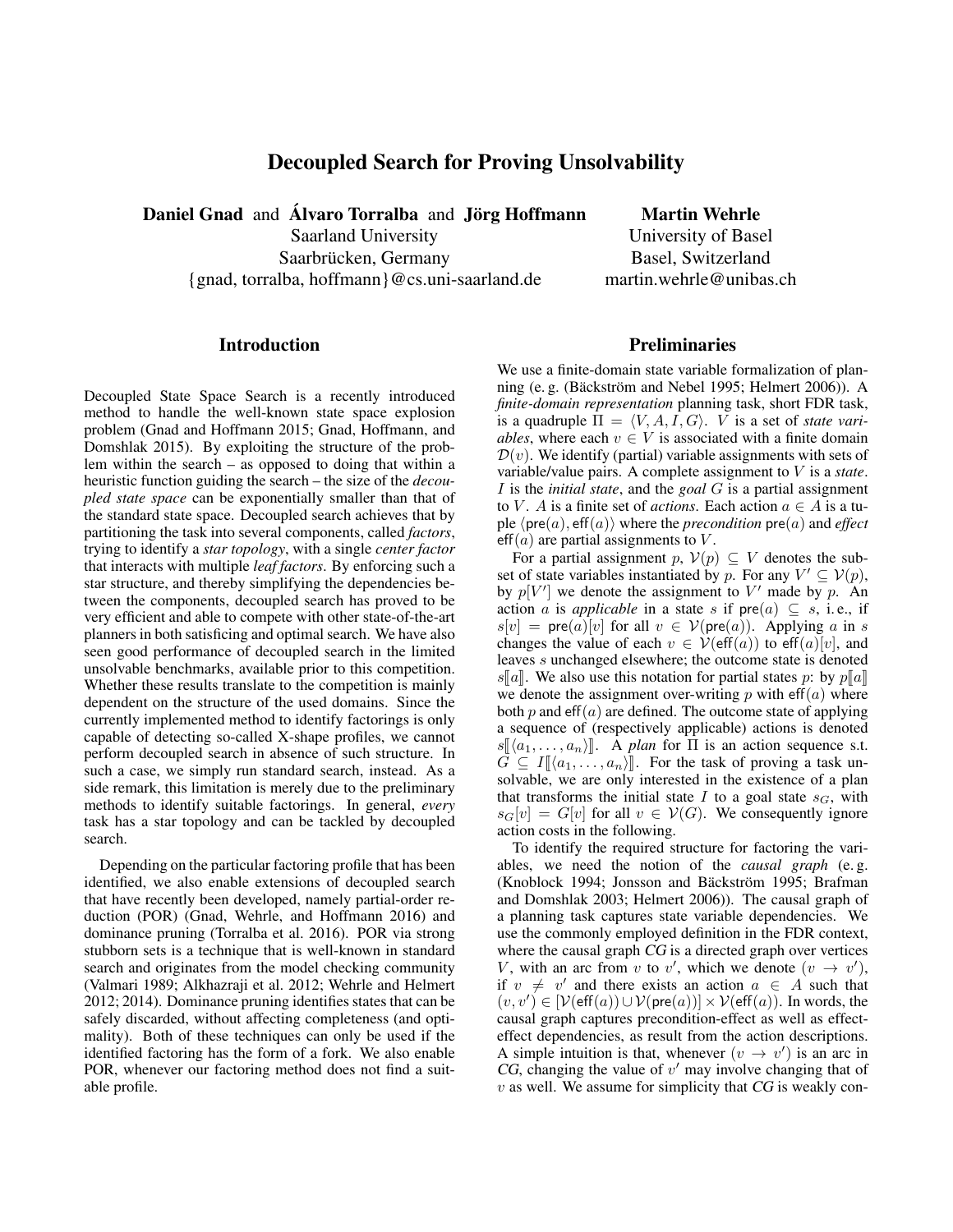nected (this is wlog: else, the task can be equivalently split into several independent tasks).

## Decoupled Search

We run decoupled search like introduced by Gnad, Hoffmann, and Domshlak (2015), with the same factoring strategy and search settings, i. e., optimized for satisficing search. Since there is no difference in the main algorithm, we only give a brief summary, here.

Prior to search, the factoring of the input task  $\Pi$  is performed, by analyzing its causal graph. Denote by  $\mathcal{F}^{SCC}$  the factoring whose factors are the strongly connected components (SCC) of CG. The *interaction graph* IG(F) of a factoring  $F$  is the directed graph whose vertices are the factors, with an arc  $(F \to F')$  if  $F \neq F'$  and there exist  $v \in F$ and  $v' \in F'$  such that  $(v \to v')$  is an arc in CG. The actual factoring works as follows: In a first step, each leaf in  $\mathcal{F}^{SCC}$ will be assigned to a single leaf factor  $F<sup>L</sup>$ . If the causal graph is not strongly connected, i. e., at least one such leaf exists, this results in a fork factoring, where – denoting by  $F^{C'}$  the remaining components – all transitions in  $IG(\mathcal{F}^{SCC})$ are of the form  $(F^{C'} \to F^L)$ . In a second step, each root from the sub-graph of  $IG(\mathcal{F}^{SCC})$  that only contains the components in  $F^{C'}$  is also assigned to a new leaf factor. By  $F^C$  we denote the remaining components that have not been assigned to a leaf. Finally, all leaves  $F^{L_2}$  detected in the second step that introduce transitions in  $IG(\mathcal{F}^{SCC})$  of the form  $(F^{L_2} \rightarrow F^{L_1})$  will be put back into  $F^C$ , to prevent dependencies across leaf factors. If leaves have been detected in both steps and at least one of those from step 2 has not been removed, this results in X-shape factoring with "invertedfork" leaves that provide preconditions for the center, and "fork" leaves, that only have preconditions on the center and themselves. If only in the second step leaves have been added, this results in a pure inverted-fork factoring.

Given a factoring  $\mathcal F$  with center factor  $F^C$  and leaves  $F^L \in \mathcal{F}^L$ , decoupled search is performed as follows:

The search will only branch over center actions, i. e., those actions affecting a variable in  $F^C$ . Along such a path of center actions  $\pi^C$ , for each leaf factor  $F^L$ , the search maintains a set of leaf paths, i. e., actions only affecting variables of  $F<sup>L</sup>$ , that *comply* with  $\pi<sup>C</sup>$ . Intuitively, for a leaf path  $\pi<sup>L</sup>$  to comply with a center path, it must be possible to embed  $\pi^L$ into  $\pi^C$  such that the  $F^L$ -preconditions of all center actions are provided by  $\pi^L$  at the respective points in  $\pi^C$ , and the  $F^C$  preconditions of all leaf actions are provided by  $\pi^C$ .

A decoupled state corresponds to an end state of such a center action sequence. The main advantage over standard search originates from a decoupled state being able to represent exponentially many explicit states, thereby getting rid of having to enumerate all of them. A decoupled state can "contain" many explicit states, because by instantiating the center with a center action sequence, the leaf factors are mutually independent. Thus, the more leaves in the factoring, the more explicit states can potentially be represented by a single decoupled state.

#### Decoupled strong stubborn sets

In addition to the plain decoupled search variant outlined above, we enable decoupled strong stubborn sets (DSSS), when the factoring method results in a fork topology. The usage of this technique is identical to what has been introduced in Gnad, Wehrle, and Hoffmann (2016), so we don't give the formal details, here. DSSS are a straightforward extension of POR to the decoupled search setting, where some care must be taken due to the specific structure of the decoupled state space, especially the distinction between center and leaf actions. Like in the standard state space, it removes transitions that will lead to different permutations of action sequences leading to the same outcome state. The only minor difference to the original implementation is a "safety belt", that disables DSSS if after the first 1000 expansions, not a single transition has been removed.

#### Decoupled dominance pruning

Another decoupled search extension that has only recently been introduced is dominance pruning (Torralba et al. 2016), where decoupled states that are dominated by other – already visited – states can be safely discarded. We only deploy a very lightweight pruning method, namely *frontier* pruning. The plain decoupled search variant performs a duplicate checking that can already detect certain forms of dominance, in particular if two decoupled states have the same center state and all leaf states reachable in one state are (at most as costly) also reachable in the other. Frontier pruning improves this by only comparing a subset of the reached leaf states, those that can possibly make so far unreached leaf states available. It has originally been developed for optimal planning, but can be easily adapted to become more efficient, when optimal solutions do not matter, by replacing the real cost of reaching a leaf state by 0, if a state has been reached at any cost.

Additionally, we also employ a leaf simulation, originally proposed by Torralba and Kissmann (2015), to remove superfluous leaf states and leaf actions, discovering transitions that can be replaced by other transitions, then running a reachability check on the leaf state space. In some domains, this can tremendously reduce the size of the leaf state spaces.

## Implementation

Decoupled Search has been implemented as an extension of the Fast Downward (FD) planning system (Helmert 2006). By changing the low-level state representation, many of FD's built-in algorithms and functionality can be used with only minor adaptations. Of particular interest for the task of proving unsolvability are the A<sup>\*</sup> algorithm, the  $h^{max}$  heuristic (Bonet and Geffner 2001) for dead-end pruning, and partial-order reduction via strong stubborn sets. On top of the standard FD preprocessor, we perform a relevance analysis based on  $h^2$ , in order to eliminate actions and simplify the planning task prior to the search (Alcázar and Torralba 2015). In some domains, this relevance analysis is even powerful enough to detect a task unsolvable without actually having to start the search.